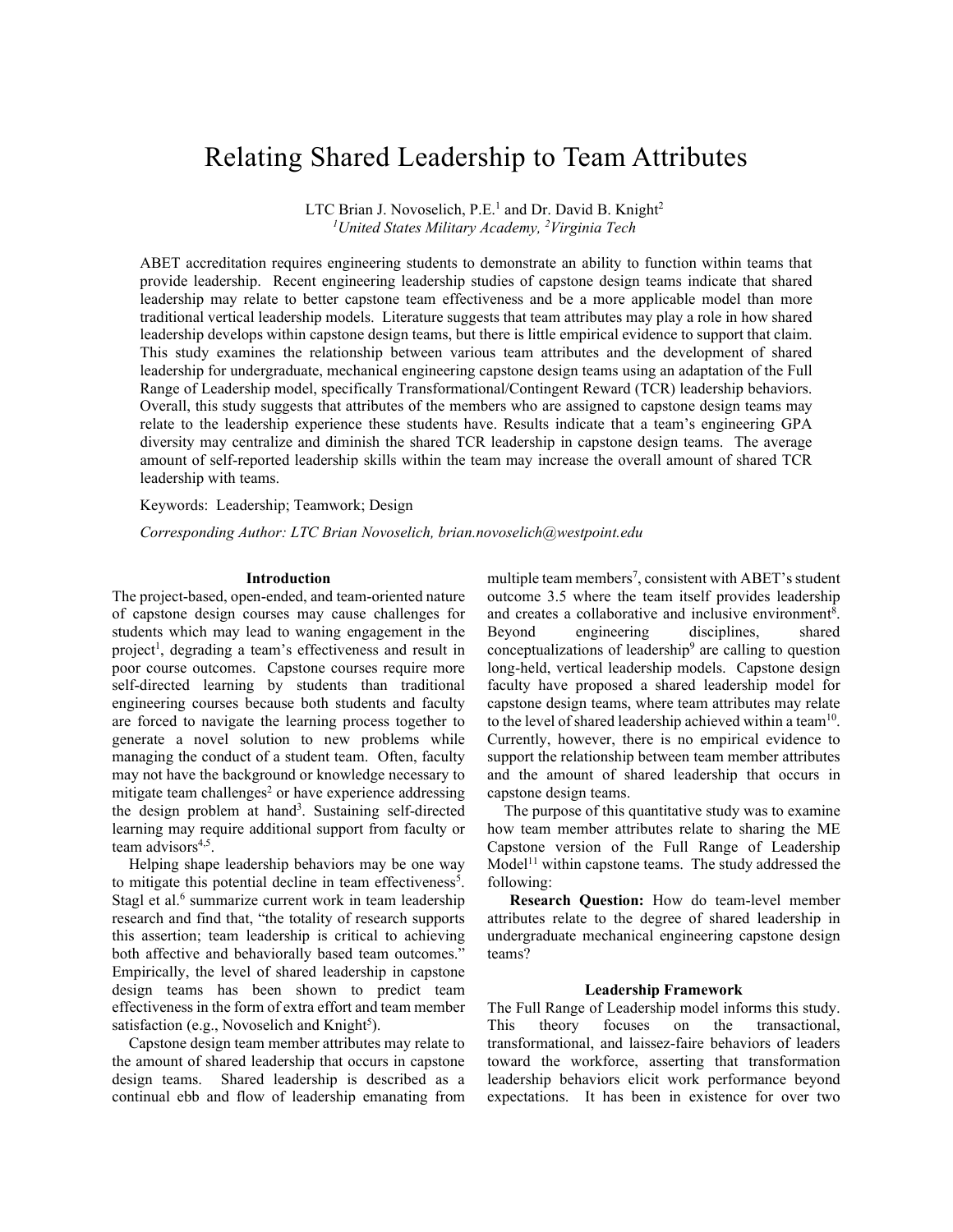decades (refer to<sup>12</sup>) and has a well-established survey instrument known as the Multifactor Leadership Questionnaire (MLQ)<sup>13</sup>. Research by Novoselich and Knight $11$  developed a reduced set of 14 items that comprise and ME Capstone version of the Full Range of Leadership model. This version has shown an ability to quantify shared leadership in capstone design teams<sup>14</sup>.

The ME Capstone version of the Full Range of Leadership model identified conceptually similar combinations of the eight leadership factors relative to the original model (Figure 1). This modified model includes transformational/contingent reward (TCR), active management by exception (MEA) and passiveavoidant (PA) forms of leadership. The sub-constructs comprising TCR leadership involve developing team member strengths, maintaining a compelling vision, showing strong sense of purpose, and instilling pride in team members for being associated with those enacting leadership. A full description of all constructs can be found  $in<sup>11</sup>$ .



**Figure 1: ME Capstone Full Range of Leadership Model**<sup>14</sup>

#### **Data and Sample**

Data for this study came from the responses of 209 students (49% of survey responses) who comprised 45 complete design teams. Participants were enrolled in year-long, team-based, mechanical engineering, seniorlevel capstone design courses at a large, mid-Atlantic research university and two military-focused undergraduate institutions. Students provided a Likert scale evaluation of various leadership behaviors based on the MLQ for each team member as well as the faculty advisor. The surveys were administered online at the end of the spring semester during the 2014-2015 academic year. Only full team responses were considered because of the team-level analyses performed by this study.

#### **Variables**

The independent variables for this study are a subset of team attributes hypothesized to relate with shared leadership by Novoselich et al.<sup>10</sup> (Table 1).

This study focused on teams' size and team academic and leadership ability primarily because of the capstone design team structure. The three programs included in this study all conduct year-long design projects with only students from the same college. Correspondingly, all teams began their work within weeks of each other and were co-located on campus, limiting variability in team maturity and proximity. Team demographic diversity measures were excluded from this study for brevity but and are an area of further research.

| Team<br><b>Attribute</b> | <b>Measure</b>                      | <b>Description</b>                            |  |
|--------------------------|-------------------------------------|-----------------------------------------------|--|
| Team Size                | Team Size                           | # Students assigned                           |  |
|                          | Team Eng.                           | Team-mean Eng.                                |  |
| Team                     | <b>GPA</b>                          | Course GPA                                    |  |
| Academic                 | Eng. GPA                            | Diversity Index of                            |  |
| and                      | Diversity                           | Eng. GPA                                      |  |
| Leadership<br>Ability    | Team<br>Leadership<br><b>Skills</b> | Mean self-reported<br>leadership skills score |  |

**Table 1: Team Attribute Variables**

*Team size* referred to the number of students assigned to each design team. For large teams greater than ten students, students were asked to identify any sub-team structures that were being used by the team.

*Team leadership skills* used a 6-item scale to measure students' self-reported leadership skills. These items were drawn from the National Science Foundation funded project entitled the Prototype to Production: Conditions and Processes for Educating the Engineer of 2020 (EEC-0550608) (P2P) (refer to<sup>15</sup>). The mean of these six items comprised a single scale variable ( $\alpha$ =0.89) at the individual level. The mean team member scores characterized the average level of leadership skills within the team.

Measurement of a student's engineering GPA took the form of student self-reported grades in their engineering specific courses. A categorical item on the survey gathered this information. The *team engineering GPA* variable is the team-wide average of student responses and provides an overall level of engineering course performance for the team. The *engineering GPA diversity* variable determined the heterogeneity of engineering GPAs across the team (refer to  $16$ ).

The dependent variables of this study were two socialnetwork derived measures of shared leadership: 1) *network decentralization* (i.e., a measure of network dispersion) and 2) *network density* (i.e., proportion of influence relationships within the team compared to the total number possible) $17$ . These two measures were calculated for each form of leadership within the teams (TCR, MEA, and PA) using the round-robin (360 degree) MLQ-derived leadership survey data. Mayo et al.17 assert that leadership networks characterized by both high decentralization and density exhibit shared leadership. For brevity, this study only addressed the TCR leadership construct developed by Novoselich and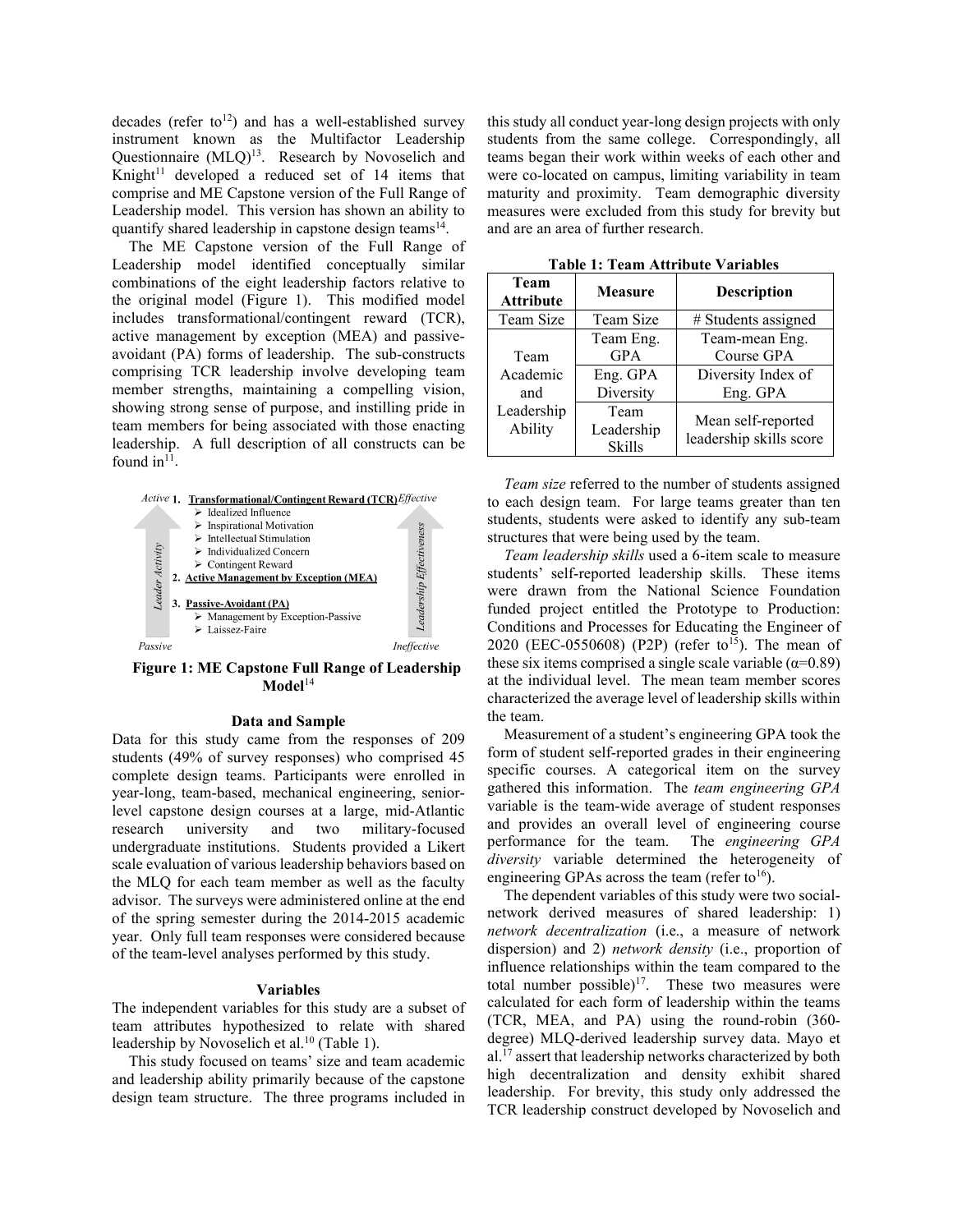Knight $11$ . All leadership constructs were included in the larger study.

## **Analysis Methods**

To relate the degree of shared TCR leadership within the teams to team level attributes we used Hierarchical Linear Modeling (HLM) (refer to<sup>18</sup> for a full description of the method). Because the 45 teams analyzed in this study were nested within three separate sites, there was a potential to violate the case independence assumption of regression. A significant level of variance was explained by the site in which the team was nested (14% for TCR Decentralization and 19% for TCR Density), so the cases could not be considered independent<sup>18</sup>.

To evaluate model fit, the variance explained by the models, adjusted for the degrees of freedom (adjusted  $R<sup>2</sup>$ ), Akaike's Information Criterion (AIC), and the Bayesian Information Criterion (BIC) were all taken into consideration. Including these multiple criteria allowed for better assessment of the complexity of the regression models evaluated. These analyses used the level 1 variance explained value (pseudo  $R^2$ ) by Raudenbush &  $Bryk^{19}$  because the multiple random effects incorporated into HLM models make conventional  $R^2$  calculations inappropriate<sup>20</sup>.

Analysis proceeded by first considering only univariate, fixed effects models with random intercepts for each independent variable. Those models with significant fixed effects were then further analyzed using random effects models (i.e., varying slope and intercept). Finally, those variables with significant relationships were combined using backward elimination to elucidate the significant relationships while controlling for the effects of the other variables.

### **Results**

The results of HLM models (parsimonious models only for clarity) indicated that *Eng. GPA Diversity* was the only team attribute that related to TCR Decentralization. Both *Eng. GPA Diversity* and *Team Leadership Skills* related to TCR Density (Table 2). Table 2 shows independent variables in columns and dependent (shared leadership) variables in rows.

The parsimonious TCR Decentralization model results indicated that as students with more widely varying engineering course performance are grouped together in a design team, the TCR leadership network becomes more centralized. The parsimonious TCR Density model indicated that the density of a team's TCR leadership network related to both the diversity of engineering course performance and self-reported leadership skills. As students with more widely varying engineering course performance are grouped together in a design team, less TCR leadership occurs, whereas students in teams with greater self-reported leadership skills demonstrate higher amounts of TCR leadership.

|                               | <b>TCR</b>     | <b>TCR</b>     |
|-------------------------------|----------------|----------------|
| $N = 45$                      | Decen.         | Dens.          |
| Random Intercept              | Yes            | Yes            |
| Random Slope                  | N <sub>0</sub> | N <sub>0</sub> |
| <b>Intercept</b>              | $0.68***$      | $0.62***$      |
| <b>Team Size</b>              |                |                |
| <b>Eng. GPA Diversity</b>     | $-0.29*$       | $-0.18*$       |
| <b>Team Eng. GPA</b>          |                |                |
| <b>Team Leadership Skills</b> |                | $0.03*$        |
| AIC                           | $-19.62$       | $-57.74$       |
| BIC                           | $-12.39$       | $-48.7$        |
| DF                            | 4              | 5              |
| $\sigma^2$                    | 0.03           | 0.01           |
| Pseudo $\mathbb{R}^2$         | 0.12           | 0.33           |

\*=p $\leq 0.05$ ; \*\*=p $\leq 0.01$ ; \*\*\*=p $\leq 0.001$ 

## **Discussion**

This study indicates that the diversity of engineering disciplinary performance of students, as measured by engineering course GPA, has the strongest, most prevalent relationships with the degree of shared leadership, consistent with expert power providing a source of influence<sup>21</sup>. For engineering faculty wishing to develop effective leadership strategies within the teams as a part of the capstone experience, these results indicate that the GPA of the team members may play a role in determining the types of leadership experiences team members will have. Wide GPA variation within the team may result in a lack of leadership experiences for some team members, as the higher performing students have the potential to serve in what Rottman et al. <sup>22</sup> call technical mastery roles.

Preparing students for the leadership challenges of a capstone design experience may also be important in shaping the shared leadership of the design teams. Faculty may consider how they develop engineering leadership skills in their students prior to the capstone experience as well as the prior leadership experiences of the team members during team formation. The significant relationships between *team leadership skills* and network density shows that how students perceive themselves as leaders plays a role in the amount of leadership enacted in the team. Providing students opportunities to exhibit leadership, assess performance, and reflect on their leadership skills (a type of on-the-job training) may provide them the leadership awareness necessary for them to be more active contributors to the leadership networks of their design team. Although these self-perceptions did not relate to how leadership was distributed across the teams, it did contribute